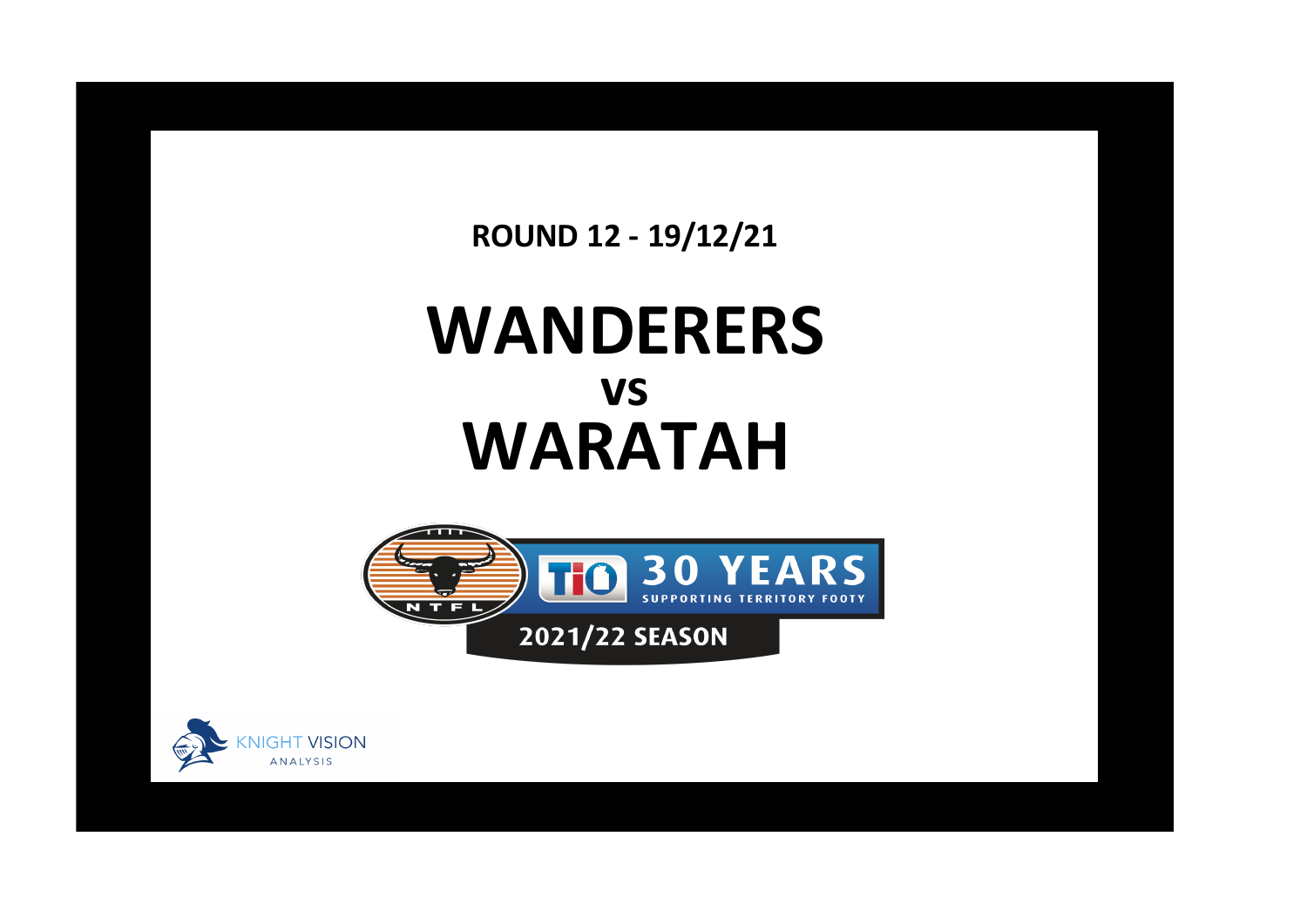|                         |                         | <b>Wanderers</b>        |                |              |                          | Waratah                 |                         |                |                         |              |  |              | <b>Differential</b> |                |                |              |  |  |  |
|-------------------------|-------------------------|-------------------------|----------------|--------------|--------------------------|-------------------------|-------------------------|----------------|-------------------------|--------------|--|--------------|---------------------|----------------|----------------|--------------|--|--|--|
| Q1                      | Q <sub>2</sub>          | Q <sub>3</sub>          | Q4             | <b>TOTAL</b> |                          | Q1                      | Q <sub>2</sub>          | Q <sub>3</sub> | Q <sub>4</sub>          | <b>TOTAL</b> |  | Q1           | Q <sub>2</sub>      | Q <sub>3</sub> | Q <sub>4</sub> | <b>TOTAL</b> |  |  |  |
| 43                      | 45                      | 52                      | 28             | 168          | <b>Kicks</b>             | 45                      | 54                      | 42             | 50                      | 191          |  | $-2$         | $-9$                | $+10$          | $-22$          | $-23$        |  |  |  |
| 15                      | 12                      | 21                      | 21             | 69           | <b>Handballs</b>         | 15                      | 28                      | 42             | 25                      | 110          |  | $\mathbf{0}$ | $-16$               | $-21$          | $-4$           | $-41$        |  |  |  |
| 58                      | 57                      | 73                      | 49             | 237          | <b>Disposals</b>         | 60                      | 82                      | 84             | 75                      | 301          |  | $-2$         | $-25$               | $-11$          | $-26$          | $-64$        |  |  |  |
| 2.87                    | 3.75                    | 2.48                    | 1.33           | 2.43         | <b>K:H Ratio</b>         | 3.00                    | 1.93                    | 1.00           | 2.00                    | 1.74         |  | $-0.13$      | $+1.82$             | $+1.48$        | $-0.67$        | $+0.70$      |  |  |  |
| 70%                     | 60%                     | 67%                     | 46%            | 63%          | Kick Eff. %              | 71%                     | 74%                     | 55%            | 64%                     | 66%          |  | $-1%$        | $-14%$              | $+13%$         | $-18%$         | $-4%$        |  |  |  |
| 73%                     | 75%                     | 81%                     | 62%            | 72%          | <b>Handball Eff. %</b>   | 87%                     | 89%                     | 93%            | 84%                     | 89%          |  | $-13%$       | $-14%$              | $-12%$         | $-22%$         | $-17%$       |  |  |  |
| 8                       | 4                       | 4                       | 9              | 25           | <b>Clangers</b>          | $\overline{\mathbf{z}}$ | 5                       | $\overline{2}$ | 4                       | 18           |  | $+1$         | $-1$                | $+2$           | $+5$           | $+7$         |  |  |  |
| 31                      | 27                      | 31                      | 25             | 114          | <b>Cont. Poss</b>        | 23                      | 24                      | 28             | 29                      | 104          |  | $+8$         | $+3$                | $+3$           | $-4$           | $+10$        |  |  |  |
| 28                      | 33                      | 42                      | 24             | 127          | <b>Unc. Poss</b>         | 37                      | 60                      | 57             | 44                      | 198          |  | $-9$         | $-27$               | $-15$          | $-20$          | $-71$        |  |  |  |
| 21                      | 19                      | 21                      | 7              | 68           | <b>Marks</b>             | 22                      | 32                      | 11             | 24                      | 89           |  | $-1$         | $-13$               | $+10$          | $-17$          | $-21$        |  |  |  |
| 16                      | 16                      | 14                      | 6              | 52           | <b>Unc. Marks</b>        | 17                      | 30                      | 10             | 22                      | 79           |  | $-1$         | $-14$               | $+4$           | $-16$          | $-27$        |  |  |  |
| 5                       | 3                       | 7                       | 1              | 16           | <b>Cont. Marks</b>       | 5                       | $\overline{2}$          | 1              | $\overline{2}$          | 10           |  | $\mathbf{0}$ | $+1$                | $+6$           | $-1$           | $+6$         |  |  |  |
| 3                       | 4                       | 3                       | 3              | 13           | <b>Int. Marks</b>        | 5                       | $\overline{2}$          | $\overline{2}$ | 4                       | 13           |  | $-2$         | $+2$                | $+1$           | $-1$           | $\mathbf 0$  |  |  |  |
| 1                       | $\overline{2}$          | $\overline{\mathbf{3}}$ | 0              | 6            | <b>F50 Marks</b>         | 3                       | 6                       | 1              | 6                       | 16           |  | $-2$         | $-4$                | $+2$           | $-6$           | $-10$        |  |  |  |
| $\overline{\mathbf{z}}$ | 8                       | 15                      | 13             | 43           | <b>Handball Receives</b> | 13                      | 24                      | 39             | 19                      | 95           |  | $-6$         | $-16$               | $-24$          | $-6$           | $-52$        |  |  |  |
| 20                      | 18                      | 20                      | 23             | 81           | <b>Groundball Gets</b>   | 17                      | 19                      | 23             | 22                      | 81           |  | $+3$         | $-1$                | $-3$           | $+1$           | $\mathbf{0}$ |  |  |  |
| 3                       | $\mathbf{1}$            | $\mathbf{1}$            | 9              | 14           | <b>Hitouts</b>           | 10                      | 11                      | 15             | 7                       | 43           |  | $-7$         | $-10$               | $-14$          | $+2$           | $-29$        |  |  |  |
| 3                       | 6                       | $\overline{\mathbf{z}}$ | 5              | 21           | <b>Clearances</b>        | 8                       | 4                       | 11             | 12                      | 35           |  | $-5$         | $+2$                | $-4$           | $-7$           | $-14$        |  |  |  |
| 8                       | 5                       | 10                      | 14             | 37           | <b>Tackles</b>           | 6                       | 6                       | $\overline{7}$ | 14                      | 33           |  | $+2$         | $-1$                | $+3$           | $\mathbf 0$    | $+4$         |  |  |  |
| 3                       | 10                      | 8                       | 8              | 29           | <b>One Percenters</b>    | 5                       | 7                       | 5              | 6                       | 23           |  | $-2$         | $+3$                | $+3$           | $+2$           | $+6$         |  |  |  |
| 3                       | 6                       | 5                       | 8              | 22           | <b>Spoils</b>            | 3                       | 4                       | 4              | $\mathbf{2}$            | 13           |  | $\mathbf{0}$ | $+2$                | $+1$           | $+6$           | $+9$         |  |  |  |
| 7                       | 7                       | 4                       | 1              | 19           | <b>Frees For</b>         | 2                       | $\overline{\mathbf{z}}$ | 4              | 6                       | 19           |  | $+5$         | $\Omega$            | $\Omega$       | $-5$           | $\mathbf{0}$ |  |  |  |
| $\overline{\mathbf{2}}$ | $\overline{7}$          | 4                       | 6              | 19           | <b>Frees Against</b>     | 7                       | $\overline{7}$          | 4              | $\mathbf{1}$            | 19           |  | $-5$         | $\mathbf{0}$        | $\mathbf{0}$   | $+5$           | $\bf{0}$     |  |  |  |
| 9                       | 9                       | 12                      | 5              | 35           | <b>Inside 50s</b>        | 15                      | 12                      | 14             | 15                      | 56           |  | $-6$         | $-3$                | $-2$           | $-10$          | $-21$        |  |  |  |
| 10                      | 11                      | 10                      | 10             | 41           | <b>Rebound 50s</b>       | 8                       | $\overline{\mathbf{z}}$ | 7              | $\overline{\mathbf{3}}$ | 25           |  | $+2$         | $+4$                | $+3$           | $+7$           | $+16$        |  |  |  |
| 56%                     | 33%                     | 67%                     | 60%            | 54%          | Score / 150 %            | 53%                     | 33%                     | 71%            | 47%                     | 52%          |  | $+2%$        | 0%                  | $-5%$          | $+13%$         | $+2%$        |  |  |  |
| 1                       | $\overline{\mathbf{2}}$ | 4                       | $\overline{2}$ | 9            | <b>Goals</b>             | 5                       | $\overline{2}$          | 4              | 5                       | 16           |  | $-4$         | $\mathbf{0}$        | $\mathbf{0}$   | $-3$           | $-7$         |  |  |  |
| 4                       | 1                       | 4                       | 1              | 10           | <b>Behinds</b>           | 3                       | $\overline{2}$          | 6              | $\mathbf{2}$            | 13           |  | $+1$         | $-1$                | $-2$           | $-1$           | $-3$         |  |  |  |
| 10                      | 13                      | 28                      | 13             | 64           | <b>Score</b>             | 33                      | 14                      | 30             | 32                      | 109          |  | $-23$        | $-1$                | $-2$           | $-19$          | $-45$        |  |  |  |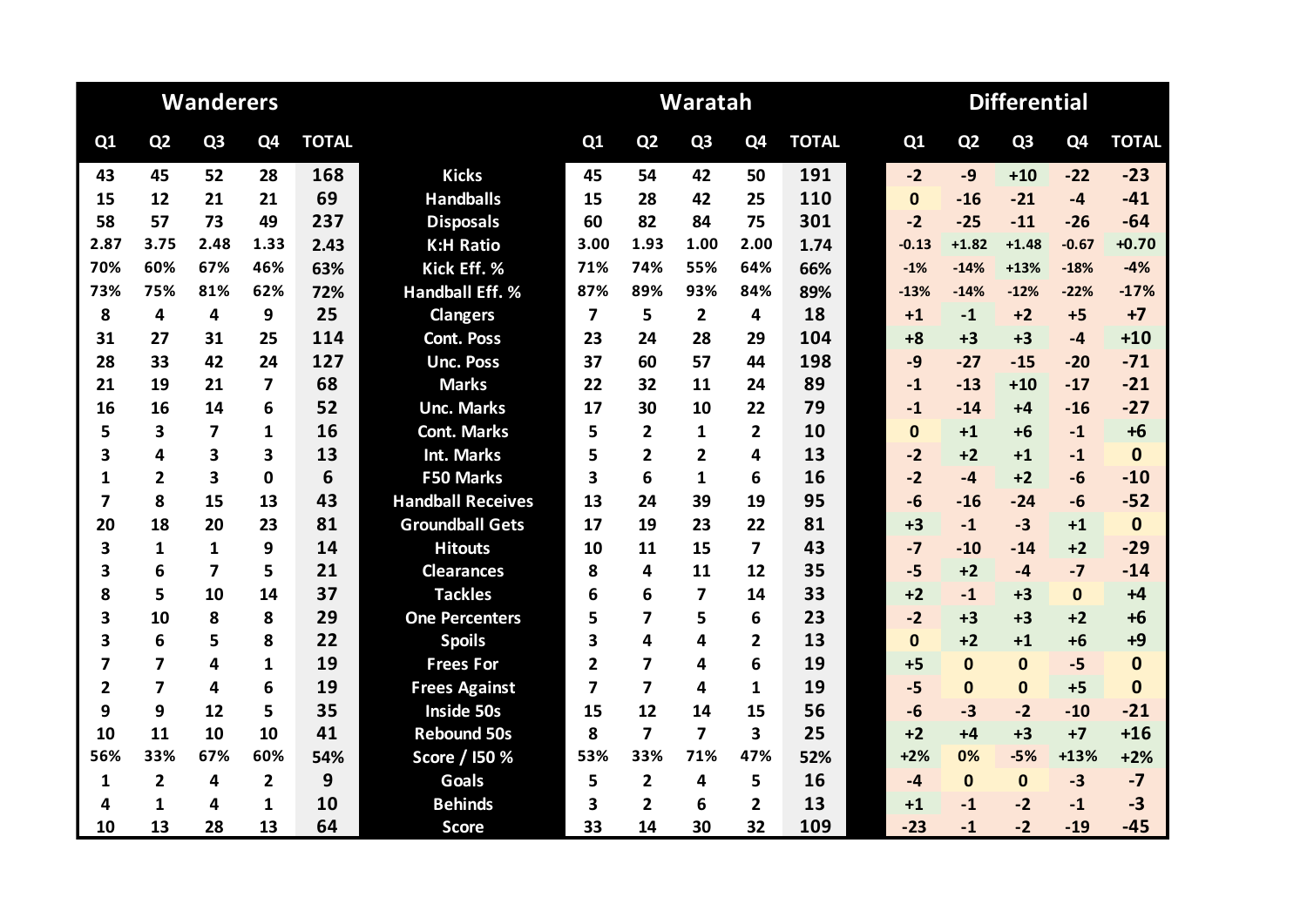|                     |     |       |     |      |           |          |           |       |              |                |             |             | <b>Wanderers</b> |       |             |          |            |             |      |             |              |          |                |                |      |                |                       |
|---------------------|-----|-------|-----|------|-----------|----------|-----------|-------|--------------|----------------|-------------|-------------|------------------|-------|-------------|----------|------------|-------------|------|-------------|--------------|----------|----------------|----------------|------|----------------|-----------------------|
| <b>Player</b>       | К   | н     | D   |      | KE% HE%   | CLG.     | <b>CP</b> | UP.   | М            | UM             | <b>CM</b>   | IM          | <b>F50M</b>      | HR    | GBG         | но       | <b>CLR</b> |             | 1%   | <b>SP</b>   | FF           | FA       | <b>150</b>     | <b>R50</b>     | G    | В              | <b>SA</b>             |
| 25 B Newman         | 13  | 7     | 20  | 46%  | 86%       | 5        | 15        | 6     | 8            | 4              | 4           | 4           | 0                | 1     | 7           | 0        | 0          | 1           | 0    | 0           | 4            | 0        | 2              | 7              | 0    | 1              | 0                     |
| 29 W Williams       | 18  | 2     | 20  | 56%  | 50%       | 2        | 4         | 16    |              | 6              | 1           | 1           | 0                | 7     | 3           | 0        | 1          |             | 2    | 2           | 0            | 0        | 5              | 5              | 0    | $\overline{2}$ | 0                     |
| 18 M Taylor         | 13  | 2     | 15  | 92%  | 100%      | 0        | 6         | 9     | 4            | 4              | 0           | 2           | 0                | 3     | 3           | 0        | 0          | 2           |      | 5           | 3            | 1        | 1              | 4              | 0    | 0              | 1                     |
| 35 Matthew Motlop   | 12  | 3     | 15  | 58%  | 100%      | $\Omega$ | 7         | 8     | 3            | $\overline{2}$ | 1           | 0           | 1                | 5     | 5           | 0        | 5          | 7           | 1    | 0           | 1            | $\Omega$ | 2              | 0              | 0    | 0              | 2                     |
| 06 B O'Connell      | 8   | 5.    | 13  | 25%  | 80%       | 2        |           | 8     | 3            | 3              | 0           | 0           | 0                | 3     | 5           | 0        | 2          | 2           | 1    | 1           | 2            | 1        | 2              | 2              | 0    | 1              | 1                     |
| 17 L Johnston       | 9   | 4     | 13  | 67%  | 100%      | 2        | 5         |       | 3            | 2              | 1           | 0           | 0                | 2     | 4           | 0        | 0          | 0           | 0    | 0           | 0            | 0        |                | 4              | 1    | 0              | 0                     |
| 16 J Dobson         | 6   | 5     | 11  | 33%  | 40%       | 3        | 6         | 5     | 2            | 2              | 0           | 0           | 0                | 0     | 6           | 7        |            | 1           | 0    | 0           | 1            | 0        | 3              | 0              | 0    | 0              | 1                     |
| 20 N Jones-Cubillo  | 5   | 6     | 11  | 60%  | 83%       | 2        | 8         | 3     | 3            | 2              | 1           | 1           | 0                | 0     | 7           | $\Omega$ | 1          | 0           | 4    | 4           | 0            | 3        | 0              | $\overline{2}$ | 0    | 0              | $\mathbf{0}$          |
| 22 S Tipiloura      | 7   | 4     | 11  | 43%  | 75%       | 2        | 7         | 5     | 2            | 1              | 1           | 1           | 0                | 4     | 6           | 0        | 1          | 1           | 2    | 2           | 0            | 1        | 0              | 6              | 0    | 0              | 0                     |
| 02 J Erlandson      | 8   | 2     | 10  | 38%  | 50%       | 2        | 6         | 3     | 2            | $\overline{2}$ | 0           | 0           | 0                | 0     | 6           | 0        | 3          | 3           |      | 0           | 0            | 1        | 2              | $\overline{2}$ | 0    | 0              | 0                     |
| 05 A Lewis          | 10  | 0     | 10  | 80%  | #####     | 0        | 3         | 8     | 7            | 5              | 2           |             | 0                | 2     | 1           | 0        | 0          |             |      | 1           | 0            | 0        | 3              | 1              | 0    | 0              | 1                     |
| 24 B McLean         | 5   | 5     | 10  | 80%  | 60%       | 0        | 4         | 6     | 4            | 2              | 2           | 1           | 0                | 2     | 2           | 0        |            | 3           | 0    | 0           | 0            | 0        |                | $\mathbf{1}$   | 0    | 0              | 3                     |
| 26 D Clee           | 5   | 5.    | 10  | 100% | 80%       |          | 4         | 7     | 3            | 3              | 0           | 0           | 0                | 3     | 3           | 0        |            | 3           | 1    | 0           | 1            | 3        | 0              | 0              | 0    | 0              | 2                     |
| 33 E Simpson        | 7   | 3     | 10  | 71%  | 67%       | 0        | 4         | 6     | 4            | 3              | 1           | 0           | 3                | 1     | 2           | 0        | 0          |             |      | 0           | $\mathbf{1}$ | 0        |                | 0              | 4    | 2              | 1                     |
| 27 D Dos Santos     | 8   | 1     | 9   | 63%  | 100%      |          | ь         | 3     | 3            | 2              | 1           | 1           | 0                | 1     | 5           | 0        | 1          | 2           |      | 1           | 0            | 3        | 2              | 1              | 0    | 1              | 0                     |
| 04 Jerome Motlop    | 3   | 5     | 8   | 33%  | 80%       |          | 4         | 4     | 0            | 0              | 0           | 0           | 0                | 3     | 2           | 0        | 2          | 2           | 0    | 0           | 3            | 3        | $\overline{2}$ | 0              | 0    | 0              | 0                     |
| 08 K Fejo           | 4   | 4     | 8   | 25%  | 100%      | 0        | 4         | 4     | 1            | 1              | 0           | 0           | 1                | 2     | 3           | 0        | 1          | 2           | 1    | 0           | $\mathbf{1}$ | 0        | 3              | 0              | 1    | 0              | 1                     |
| 01 D Thompson       | 6   | 1     | 7   |      | 67% 100%  | 0        | 3         | 4     | 2            | 2              | 0           | 0           | 0                | 2     | 3           | 0        |            | З           | Ω    | 0           | O            | 1        |                | $\mathbf{1}$   | 1    | 1              | 0                     |
| 13 Brenton Motlop   | 6   | 1     | 7   | 67%  | 0%        | 1        | 3         | 4     | $\mathbf{1}$ | $\mathbf{1}$   | 0           | 1           | 0                | 1     | 2           | 0        | 0          | 1           | 6    | 6           | $\mathbf{1}$ | 1        | 0              | 2              | 0    | 0              | 0                     |
| 09 Brodie Motlop    | 6   | 0     | 6   |      | 83% ##### | 0        | 3         | 3     | 4            | 3              | 1<br>mene e | 0           | 0                | 0     | 2           | 0        | 0          | 1<br>mana a | 0    | 0<br>ana ar | 0            | 0        | 2              | 2<br>manan.    | 0    | 1<br>manan a   | 0<br><b>CONTRACTO</b> |
| 23 A Weetra         | 3   | 3     | 6   | 100% | 0%        | 1        | 4         | 2     | 1            | 1              | 0           | 0           | 1                | 1     | 3           | 1        | 0          | 0           | 0    | 0           | 1            | 0        | 2              | 0              | 2    | 0              | 0                     |
| 11 C Niki           | 1   | 1     | 2   | 100% | 0%        | 0        | 1         | 1     | 1            | -1             | 0           | 0           | 0                | 0     | 1           | 6        | 0          | 0           | 0    | 0           | 0            | 1        | 0              | 1              | 0    | 0              | 0                     |
|                     |     |       |     |      |           |          |           |       |              |                |             |             |                  |       |             |          |            |             |      |             |              |          |                |                |      |                |                       |
| <b>WAND</b>         | 168 | 69    | 237 |      | 63% 72%   | 25       | 114       | 127   | 68           | 52             | 16          | 13          | 6                | 43    | 81          | 14       | 21         | 37          | 29   | 22          | 19           | 19       | 35             | 41             | 9    | 10             | 13                    |
| <b>WAR</b>          | 191 | 110   | 301 |      | 66% 89%   | 18       | 104       | 198   | 89           | 79             | 10          | 13          | 16               | 95    | 81          | 43       | 35         | 33          | 23   | 13          | 19           | 19       | 56             | 25             | 16   | 13             | 17                    |
| <b>Differential</b> | -23 | $-41$ | -64 | -4%  | -17%      | $+7$     | $+10$     | $-71$ | $-21$        | $-27$          | $+6$        | $\mathbf 0$ | $-10$            | $-52$ | $\mathbf 0$ | $-29$    | $-14$      | $+4$        | $+6$ | $+9$        | $\mathbf 0$  | 0        | $-21$          | $+16$          | $-7$ | -3             | -4                    |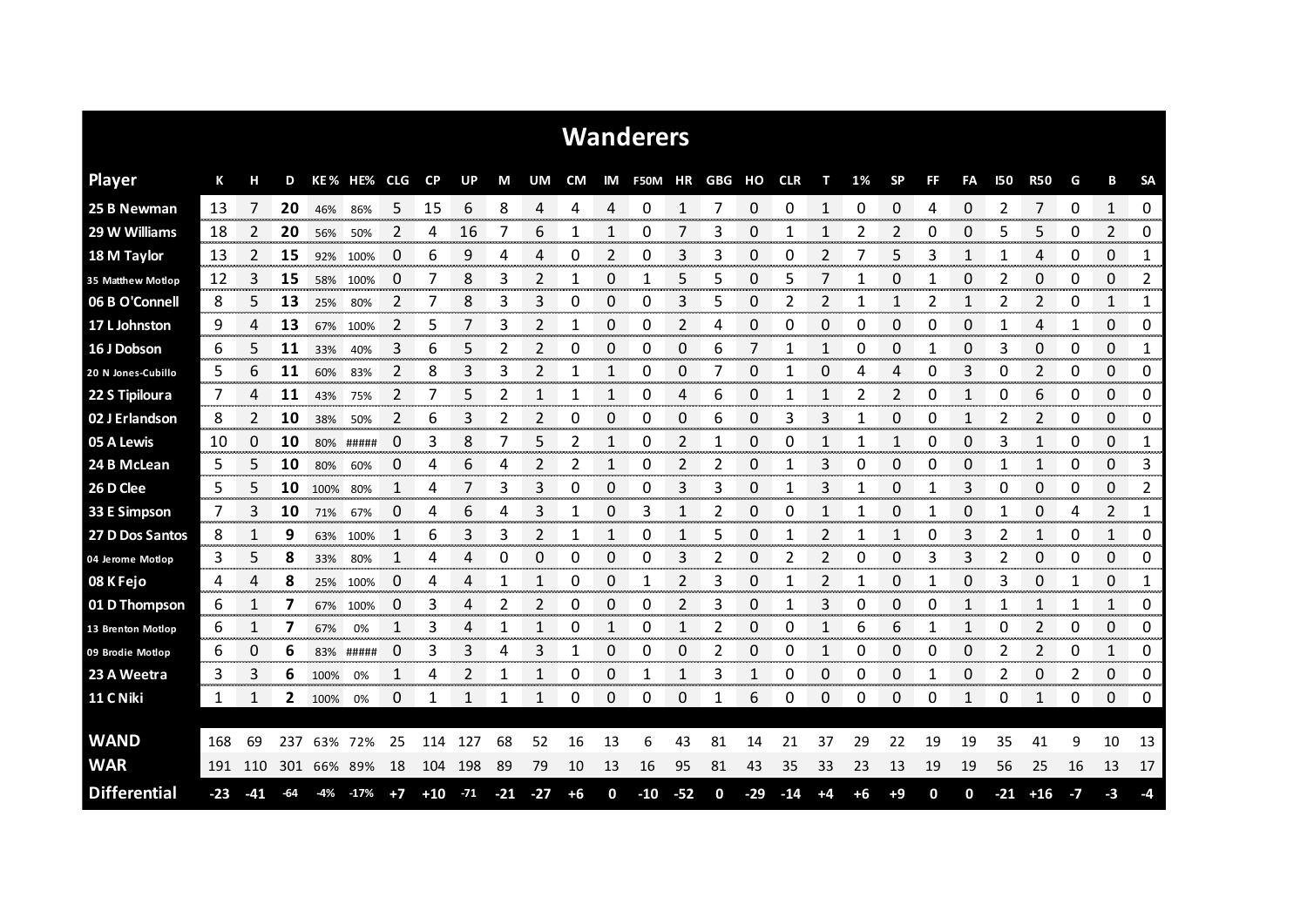|                     |     |       |       |           |             |      |           |                   |    |    |    |             | Waratah                  |       |             |       |       |              |    |                |           |                |            |                   |      |                               |              |
|---------------------|-----|-------|-------|-----------|-------------|------|-----------|-------------------|----|----|----|-------------|--------------------------|-------|-------------|-------|-------|--------------|----|----------------|-----------|----------------|------------|-------------------|------|-------------------------------|--------------|
| <b>Player</b>       | К   | н     | D     |           | KE% HE% CLG |      | <b>CP</b> | UP                | M  | UM |    |             | CM IM F50M HR GBG HO CLR |       |             |       |       | т            | 1% | <b>SP</b>      | <b>FF</b> | FA             | <b>I50</b> | <b>R50</b>        | G    | В                             | <b>SA</b>    |
| 03 B Carroll        | 18  | 10    | 28    | 67%       | 90%         |      | 14        | 14                | 9  | 8  | 1  | 0           | 3                        | 6     | 9           | 0     | 5     | 8            | 0  | 0              | 4         | 0              | 2          | 2                 | 2    | 1                             | 1            |
| 01 J Magro          | 19  | 8     | 27    | 63%       | 100%        |      | 10        | 17                | 6  | 5  |    | 0           | 2                        | 10    |             | 0     | 3     | 2            | 0  | 0              | З         |                | 10         | 0                 | 3    | 4                             | 1            |
| 07 R Turnbull       | 15  | 12    | 27    | 67%       | 83%         | 4    | 10        | 17                |    | 7  | 0  | 0           |                          | 9     | 9           | 0     | 8     | 2            | 0  | 0              | 2         | $\overline{2}$ | 5          | 3                 | 0    | 1                             | 1            |
| 14 J Crocker        | 12  | 11    | 23    | 67%       | 91%         |      | 7         | 16                | 9  | 9  | 0  | 2           | 0                        | 6     |             | 0     | 0     | 1            |    | 0              |           |                | 2          | 3                 | 2    | 0                             | 0            |
| 33 C Rich           | 16  | 5     | 21    | 69%       | 100%        |      | 2         | 18                | 8  | 8  | 0  | $\Omega$    | 2                        | 8     | 1           | 0     | 3     | 0            | 1  | 0              |           | 1              | 5          | 0                 | 3    | $\overline{2}$                | 3            |
| 06 W Collis         | 15  | 2     | 17    | 73%       | 100%        |      | 3         | 14                | 4  | 4  | 0  | 1           | 0                        | 8     | 2           | 0     |       | 0            | 0  | 0              | 2         | 2              |            | 1                 | 0    | 0                             | 3            |
| 17 J Stevens        | 10  |       | 17    | 80%       | 86%         |      | 9         | 9                 | 8  | 6  | 2  | 2           | 3                        | 2     | 7           | 0     | 3     | 1            | 0  | 0              | 0         | 3              | 3          | 1                 | 2    | 0                             | 2            |
| 04 D Collis         | 11  | 5     | 16    | 55%       | 80%         | 3    | 5         | 11                | 4  | 4  | 0  | 1           | 0                        | 4     | 5           | 0     | 0     | 3            | 1  | 0              | 1         |                | 0          | 4                 | 0    | 0                             | 0            |
| 25 D Booth          | 9   | 7     | 16    | 89%       | 100%        | 0    | 4         | 12                | 3  | 3  | 0  | 0           | 0                        | 7     | 4           | 0     | 3     | 0            | 0  | 0              | 1         | 0              | 4          | 0                 | 1    | 0                             | 0            |
| 22 L George         | 7   | 8     | 15    | 29%       | 75%         | 0    | 7         | 9                 | 3  | 3  | 0  | 0           | 0                        | 6     | 6           | 0     | 1     | 1            | 3  | 0              | 1         | 0              | 5          | 1                 | 0    | 1                             | 0            |
| 34 J Le Grice       | 9   | 3     | 12    | 67%       | 33%         | 1    | 5         |                   | 4  | 3  | 1  | 1           | 0                        | 4     | 4           | 0     | 0     | 1            | 4  | $\overline{2}$ | 0         | 0              | 2          | 2                 | 0    | 0                             | 1            |
| 31 K Silver         | 4   | 5     | 9     | 75%       | 100%        | 1    | 6         |                   | 1  | 1  | 0  | 0           | 0                        | 1     | 5           | 0     | 0     | 2            | 0  | 0              | 1         | 0              | 2          | 0                 | 0    | 0                             | 1            |
| 08 D O'Dwyer        | 5   | 3     | 8     | 80%       | 100%        | 0    | 0         | 8                 | 3  | 3  | 0  | 1           | 0                        | 3     | 0           | 2     | 0     | $\mathbf{1}$ | 4  | 4              | 0         | 1              | 0          | 1                 | 0    | 0                             | 0            |
| 09 J Bowd           | 7   |       | 8     | 29%       | 100%        |      |           |                   | 4  |    | 3  | 0           |                          | 0     | 3           | 0     | O     | 1            | O  | 0              |           | $\mathcal{P}$  | 3          | 0                 |      | 1<br>an an a                  | 1<br>mmmm.   |
| 15 R Bartee         | 1   |       | 8     | 100%      | 86%         | 0    | 5         | 3                 |    |    | 0  | 0           | 0                        | 2     | 4           |       | 4     | 4            | O  | 0              |           |                |            | 0<br>an sa marang | 0    | 0<br><b>The Concert of Co</b> | 1<br>www.com |
| 13 J Wilkins        | 2   | 5     |       | 50%       | 100%        | 0    | 3         | Δ                 | 0  | 0  | 0  | O<br>mana a | 0                        | Δ     | 3           | 22    |       |              | O  | O              | C         |                |            | 0<br>manan m      | 0    | 0<br>manan a                  | 0<br>www.ww  |
| 23 D Gunning        | 5   | 2     |       | 80%       | 100%        | 1    | 0         |                   | 3  | 3  | 0  | 2           | 0                        | 4     | 0           | 0     | 0     | 0            | 2  | 1              | 0         | 1              | 0          | 2                 | 0    | 0                             | 0<br>an an a |
| 26 H Kitschke       | 4   | 3     |       | 75%       | 67%         | 0    |           | 6                 | 4  | 3  |    | 0           | 4                        | 2     |             | 3     |       | 1            | O  | 0              | Ω         | 0              |            | 0                 | 2    | 0                             | 1            |
| 10 Z Griffiths      | 5   |       | 6     | 60%       | 100%        | 1    | 2         | 4                 | 2  | 1  | 1  | $\mathbf 1$ | 0                        | 2     |             | 0     | 0     | 1            | O  | 0              | 0         | 0              | O          | 4                 | 0    | 0                             | 0            |
| 19 N Gooch          | 3   | 3     | 6     | 100% 100% |             | 0    | 2         | 4                 | 3  | 3  | 0  | 2           | 0                        |       | 2           | 1     | 0     | 1            | 5  | 5              | 0         | 1              | 0          | 0                 | 0    | 0                             | 0            |
| 32 H Kerinaiua      | 4   | 2     | 6     |           | 50% 100%    | 0    | 0         |                   | 3  | 3  | 0  | 0           | 0                        | 4     | 0           | 0     | 0     | 1            | 0  | 0              | 0         | 0              | 1          | 0                 | 0    | 0                             | 0            |
| 12 Dylan Fuller     | 4   | 0     | 4     |           | 25% #####   | 0    | 2         | $\mathfrak{p}$    | 0  | 0  | 0  | 0           | 0                        | 2     | 2           | 14    | 1     | 1            | 2  | 1              | 0         | 1              | 2          | 1                 | 0    | 1                             | 1            |
|                     |     |       |       |           |             |      |           |                   |    |    |    |             |                          |       |             |       |       |              |    |                |           |                |            |                   |      |                               |              |
| <b>WAR</b>          | 191 | 110   | 301   | 66%       | 89%         | 18   | 104       | 198               | 89 | 79 | 10 | 13          | 16                       | 95    | 81          | 43    | 35    | 33           | 23 | 13             | 19        | 19             | 56         | 25                | 16   | 13                            | 17           |
| <b>WAND</b>         | 168 | 69    | 237   |           | 63% 72%     | 25   | 114       | 127               | 68 | 52 | 16 | 13          | 6                        | 43    | 81          | 14    | 21    | 37           | 29 | 22             | 19        | 19             | 35         | 41                | 9    | 10                            | 13           |
| <b>Differential</b> | +23 | $+41$ | $+64$ | $+4%$     | $+17%$      | $-7$ | $-10$     | $+71$ $+21$ $+27$ |    |    | -6 | 0           | $+10$                    | $+52$ | $\mathbf 0$ | $+29$ | $+14$ | -4           | -6 | -9             | 0         | 0              | $+21$      | $-16$             | $+7$ | $+3$                          | $+4$         |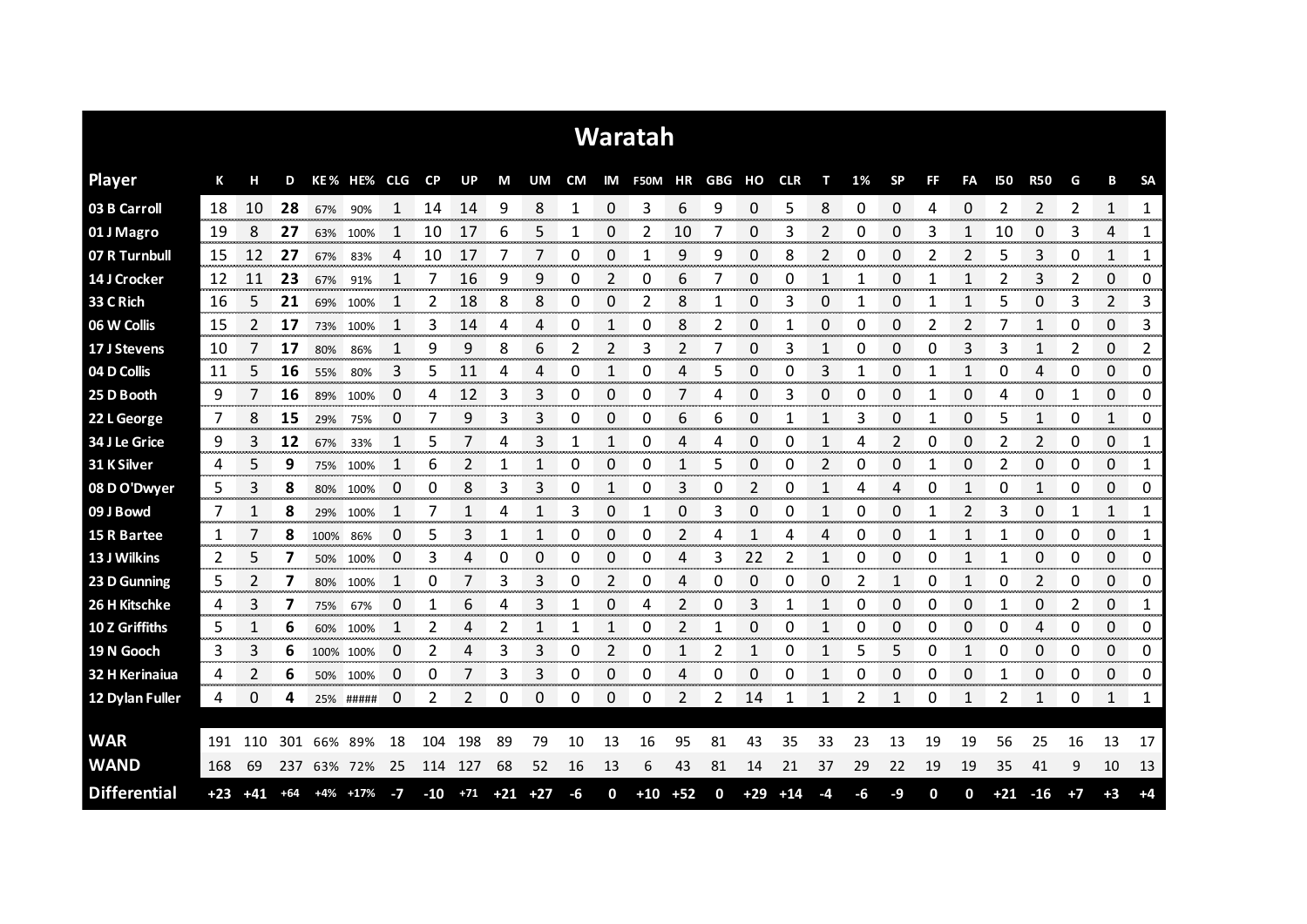|                        |             | <b>Score Sources</b> |
|------------------------|-------------|----------------------|
|                        | <b>WAND</b> | <b>WAR</b>           |
| <b>Turnover</b>        | 4.7.31      | 9.8.62               |
| <b>Stoppage</b>        | 4.3.27      | 6.5.41               |
| Kick In                | 1.0.6       | 1.0.6                |
| <b>TOTAL</b>           | 9.10.64     | 16.13.109            |
|                        |             | Defensive 50         |
| <b>Turnover</b>        | 1.3.9       | 2.3.15               |
| <b>Stoppage</b>        | 0.0.0       | 1.0.6                |
| <b>Kick In</b>         | 1.0.6       | 1.0.6                |
| <b>TOTAL</b>           | 2.3.15      | 4.3.27               |
|                        |             | <b>Midfield</b>      |
| <b>Turnover</b>        | 3.4.22      | 7.4.46               |
| <b>Centre Bounce</b>   | 2.1.13      | 4.3.27               |
| <b>B/ARC Stoppages</b> | 1.2.8       | 1.1.7                |
| <b>TOTAL</b>           | 6.7.43      | 12.8.80              |
|                        |             | <b>Forward 50</b>    |
| <b>Turnover</b>        | 0.0.0       | 0.1.1                |
| <b>Stoppage</b>        | 1.0.6       | 0.1.1                |
| <b>TOTAL</b>           | 1.0.6       | 0.2.2                |